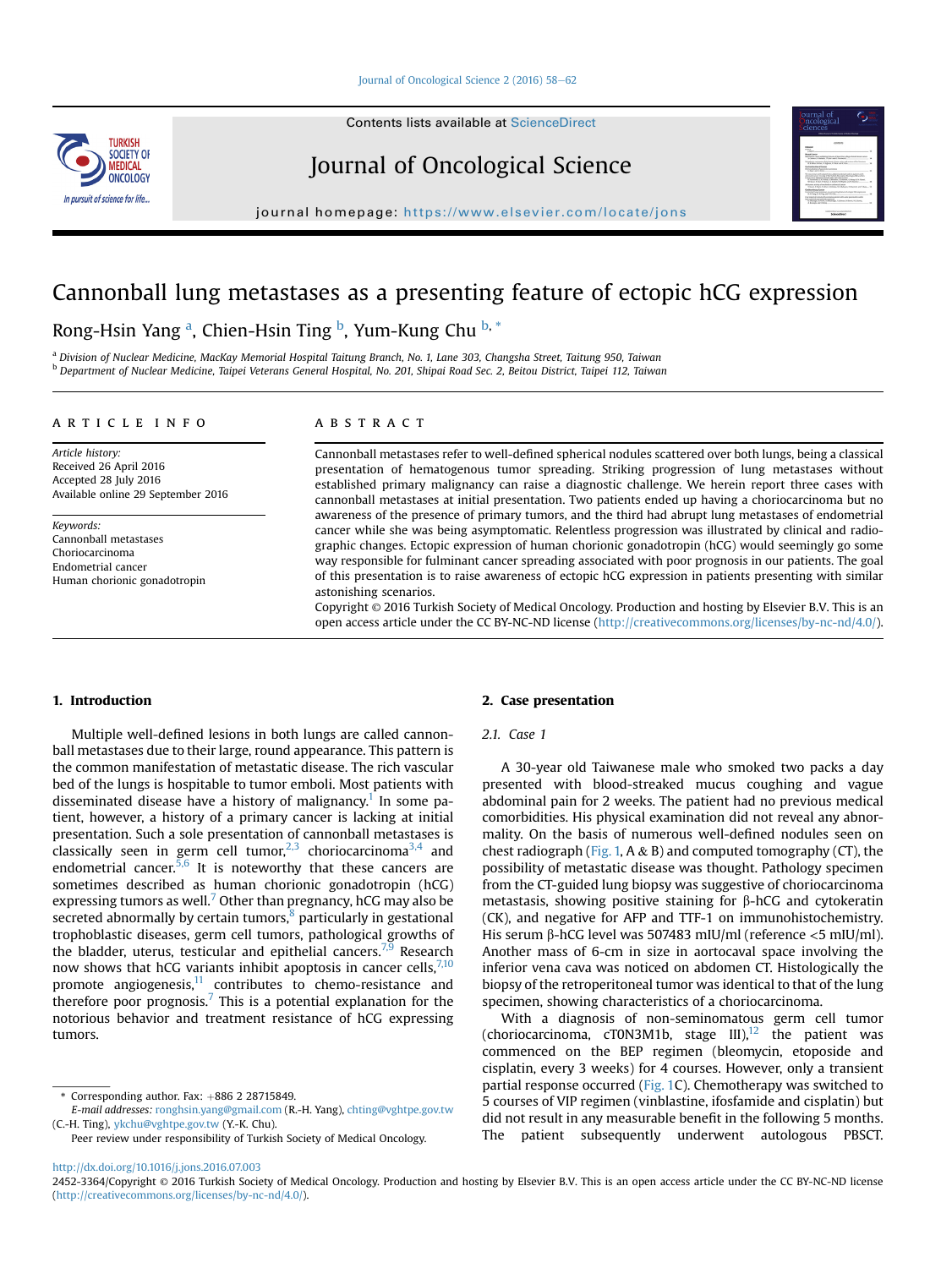<span id="page-1-0"></span>

Fig. 1. Chest radiographs of a 30-year-old man showed multiple round nodules with "cannonball" morphology, highly suggestive of pulmonary metastases (A & B). The patient completed four courses of BEP regimen (bleomycin, etoposide and cisplatin) for his choriocarcinoma confirmed histologically. Only a transient partial response occurred (C). Elevated left scapula (Sprengel's deformity) was also noted

Chemotherapy with etoposide, dacarbazine and ifosfamide was maintained for further 10 months. Clinical improvement never happened after the autologous transplantation. The patient decided to cease treatment, and was discharged voluntarily. He only lasted 2 years after diagnosis (Table 1).

# 2.2. Case 2

An 18-year-old Taiwanese boy presented to our emergency department on April 30, 2012 with progressive chest pain and episodic cough of about 2-day. His medical history was unremarkable. A chest radiograph and CT demonstrated a 6-cm mass in the anterior mediastinum, and multiple cannonball lesions throughout both lungs [\(Fig. 2](#page-2-0), A  $\&$  B). Ultrasound findings of the abdomen and scrotum ultrasound were interpreted as normal. Serum  $\beta$ -hCG was elevated (7335 mIU/ml). Ultrasound-guided biopsy of the mediastinal mass was performed and histologically established the diagnosis of choriocarcinoma. An immunohistochemical stain showed positive for hCG and CK, and negative for TTF-1. The patient was started on BEP chemotherapy regimen (bleomycin, etoposide and cisplatin). His respiratory status deteriorated rapidly, with the development of hemoptysis and acute respiratory failure, requiring mechanical ventilation for 2-week duration. Just 2 months after extubation, the patient developed epileptic seizures related brain metastases, and underwent wholebrain radiation in July 2012.

During a 6-cycle BEP treatment, his  $\beta$ -hCG level transiently declined to 1271 mIU/ml, but continued to rise despite ongoing chemotherapy. Judging this as a worsening of clinical condition, chemotherapy was shifted to ICE regimen (ifosfamide, cisplatin and etoposide) in October 2012. However, the treatment did not produce any response over the ensuing 2 months. Salvage chemotherapy comprising paclitaxel and ifosfamide was given, with gamma-knife surgery for recurrent brain metastasis in January and April 2013. Pleural effusion, syncope, episodes of melena, and a rapidly growing gingival mass in the maxilla were noted afterward, and clinical condition continued to deteriorate. His hospital course was later complicated by gingivostomatitis, oral candidiasis and uncontrolled Klebsiella pneumoniae bacteremia. The patient passed away 16 months after his initial presentation (Table 1).

# 2.3. Case 3

A 72-year-old Taiwanese woman presented with abrupt and asymptomatic tumor dissemination in the lungs noticed at regular follow-up. Originally she was diagnosed with endometrioid endometrial adenocarcinoma FIGOIIIC<sup>13</sup> involving right pelvic lymph nodes previously. She had been treated with total hysterectomy, bilateral salpingo-oophorectomy, and pelvic lymph node dissection followed by 6 cycles of adjuvant cisplatin and paclitaxel. After completing chemotherapy she remained disease-free in following 18 months. Intensive surveillance included chest X-ray and serum cancer antigen (CA-125) measurement every 3 months.

At 2-year follow-up, chest radiography demonstrated numerous round nodules that were not identified on previous imaging, with the classic appearance of cannonball metastases [\(Fig. 3A](#page-2-0)). The patient had no associated symptoms such as fever, productive cough, or chest pain. Serum CA-125 was 13.6 U/ml (normal <35 U/ml), and hCG 2901 mIU/ml (postmenopausal females: <9.5 mIU/ml). Morphology of lung biopsy revealed an adenocarcinoma with

Table 1

Clinical features of three patients with cannonball pulmonary metastases at presentation

| Case Age       |             | Sex | Reasons for metastatic Serum $\beta$ -hCG<br>workup |               | Pathologic result<br>of lung biopsy                                        | Metastatic locations                             | Treatment regimen                                   | From lung<br>presentation to death |
|----------------|-------------|-----|-----------------------------------------------------|---------------|----------------------------------------------------------------------------|--------------------------------------------------|-----------------------------------------------------|------------------------------------|
|                | 30 yrs Male |     | Coughing, Cannonball<br>nodules                     |               | 507483 mIU/ml Metastatic choriocarcinoma,<br>immunoactive for $\beta$ -hCG | Lung, retroperitoneum                            | Bleomycin, etoposide,<br>cisplatin, ifosfamide, etc | 26 months                          |
|                | 18 yrs Male |     | Coughing, Cannonball<br>nodules                     | 7335 mIU/ml   | Metastatic choriocarcinoma,<br>immunoactive for $\beta$ -hCG               | Lung, anterior<br>mediastinum, brain,<br>gingiva | Bleomycin, etoposide,<br>cisplatin, ifosfamide, etc | 16 months                          |
| 3 <sup>a</sup> |             |     | 72 yrs Female Cannonball nodules                    | $2901$ mIU/ml | Metastatic endometrial<br>carcinoma                                        | Pelvic lymph nodes,<br>lung                      | Etoposide, cisplatin,<br>ifosfamide                 | 10 months                          |

b-hCG: beta-human chorionic gonadotropin.

Patient with past history of endometrial cancer.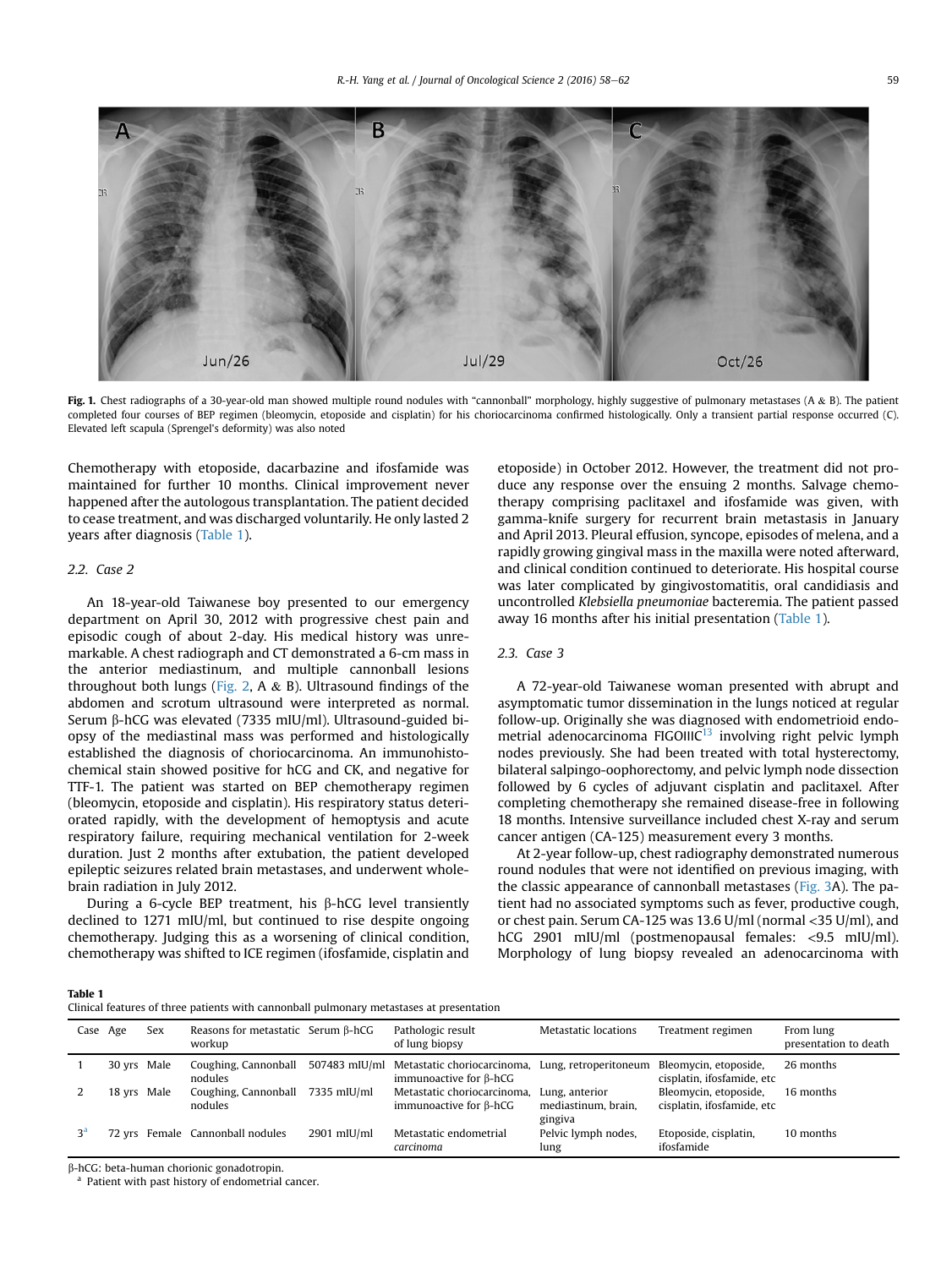<span id="page-2-0"></span>

Fig. 2. An 18-year-old boy presented with progressive chest pain and episodic cough for 2 days. Radiograph and CT of the chest at presentation (A & B) revealed multiple bilateral cannon-ball opacities in both lungs and a 6-cm mass in the anterior mediastinum (white arrow). A fulminant behavior of the metastatic lesions was striking on the follow-up radiograph (C). More notably, a metastatic growth could rapidly occur in an exceedingly rare site of the body, his gingival



Fig. 3. This 72-year-old woman, with a history of endometrial cancer, was operated along with chemotherapy rendering a disease-free for last 18 months. However, an abrupt dissemination of cannonball metastases was presented in the lungs at a regular follow-up (A). During the course of salvage chemotherapy, merely a minimal response was noted by 2 months (B). Follow-up radiograph taken 1 month later demonstrated an ongoing disease (C)

neuroendocrine differentiation, in keeping with those seen on her original endometrial specimen. Tumor cells were immunoreactive for cytokeratins, CD56, and synaptophysin.

A further salvage chemotherapy with cisplatin, ifosfamide and etoposide was administered. Despite a transient response (Fig. 3B), she was found to have an ongoing metastasis, manifested as progressive dyspnea, hemoptysis, drowsiness, along with radiographic progression (Fig. 3C). After completing the ninth cycle of chemotherapy, the patient elected to go into hospice. She succumbed to her illness 10 months after pulmonary metastases diagnosis ([Table 1\)](#page-1-0).

# 3. Discussion

The term human chorionic gonadotropin (hCG) refers to five active variants of hCG, each produced by different cells with separate functions. Molecular variants differ in posttranslational modifications, compared with standard hCG in pregnancy. The five independent molecules are standard-hCG, pituitary or sulfated hCG, hyperglycosylated hCG,  $\beta$ -subunit ( $\beta$ -hCG) and hyperglycosylated  $\beta$ -hCG.<sup>14</sup> The last three variants, made by most advanced malignancies, all behave similarly to block apoptosis in cancer cells and drive tumorigenesis.<sup>[7,15](#page-3-0)</sup> It is inferred that ectopic  $\beta$ hCG effect is modulated via the transforming growth factor  $\beta$  (TGF- $\beta$ ) receptor, which brings about the coordinated processes of oncogenesis.[15](#page-3-0) Variants of hCG have long been detected in patients with various malignancies by highly sensitive methods.<sup>16,17</sup> Generally hCG is not found in normal men. Normal hCG levels are less than 5.0 mIU/ml in non-pregnant women, being less than 9.5 mIU/ml in postmenopausal women.

Ectopic expression of hCG and its beta subunit is now a widespread phenomenon described in many cancer subtypes. $7,14,16,17$ Since choriocarcinomas include syncytiotrophoblasts ( $\beta$ -hCG producing cells), they cause high serum levels of  $\beta$ -hCG. It has also been known that most non-trophoblastic malignancies in advanced stages produce free  $\beta$ -hCG.<sup>[17,18](#page-3-0)</sup> The list of hCG expressing tumors is quite long, including gynecologic carcinomas<sup>[19](#page-3-0)-[21](#page-3-0)</sup> (endometrium, cervix, vagina, ovary and vulva), gastrointestinal carcinomas<sup>[22](#page-3-0)</sup> (pancreas, biliary tract, liver, esophagus, stomach and intestine), and carcinomas of the prostate, kidney, breast, and lung, and<br>neuroendocrine tissue.<sup>18,23–[25](#page-3-0)</sup> More generally, the overall incidence of  $hCG-\beta$  expression in epithelial cancer is approximately to be onethird of all cases, $16$  and in bladder, pancreatic and colorectal cancers, per se, it may be as high as  $50\%$ <sup>15</sup> The mechanism of hCG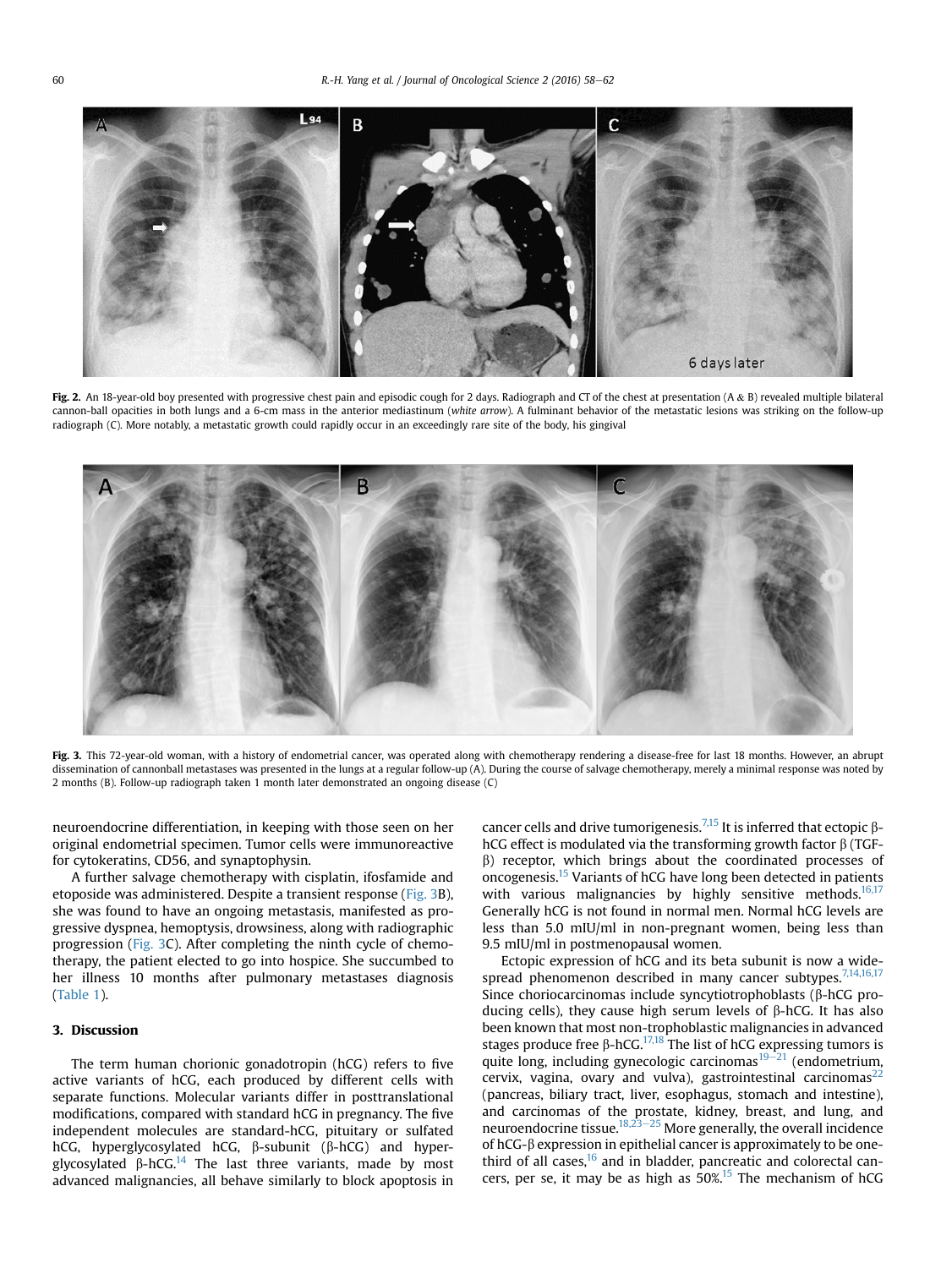<span id="page-3-0"></span>production by nontrophoblastic tumors is poorly understood. Most authors favor the concept of a trophoblastic metaplasia within the carcinomatous tissue.25

Grossmann and co-workers studied 39 cases of endometrial cancer for the expression of hCG and found 13 (33%) were positive, with the highest concentrations associated with histological grade III adenocarcinoma. $19$  In a prospective study of 67 patients with endometrial cancer, elevation of the urine B-subunit core fragment (a degraded hCG product) were detected in 52% of the patients.  $26$ Increasing evidence suggests that the action of luteinizing hormone (LH) and hCG might also contribute to the malignant transformation of human cells, by promoting either promitogenic or antiapoptotic effects. $27$  In fact, the common receptors for luteinizing hormone and gonadotropin (LH/hCG) have been detected in a high percentage of endometrial carcinomas, and their expression is apparently related to the cancer grading.<sup>[28](#page-4-0)</sup>

Cannonball metastases refer to well circumscribed, round lung metastases that appear like cannonballs. Neoplasms with rich venous return directly into the systemic system often present in this fashion. Such a presentation, is classically seen in germ cell tumors,  $2-4,29$  and tumors of renal,  $30,31$  endometrial,  $6$  prostate,  $32$ and of gastrointestinal<sup>[33,34](#page-4-0)</sup> origins. Cannonball metastases imply the aggressiveness of the malignancy although a few cases with favorable outcome have been reported. $3,29,32$ 

Abrupt lung metastases with cannonballs pattern at the time of initial diagnosis as shown in our cases have been reported in germ cell tumors, $2,3$  choriocarcinomas,<sup>4</sup> and endometrial cancers.<sup>5,6</sup> It is noteworthy that these cancers are frequently described as hCG expressing tumors, as already indicated. hCG is an autocrine, acting directly on the cells which produce it, and as an invasion promoter for tumorigenesis and angiogenesis.<sup>7,15</sup> Ectopic hCG expression would seemingly go some way accounting for rapid disease progression and poor prognosis in most patients, as is the present series. This observation is in agreement with prior documented cases in which the ectopic hCG expression was associated with fulminant behaviors of the tumors.<sup>16</sup>

# 4. Conclusions

Cannonball metastases on initial presentation or during regular cancer follow-up as seen in our series are not usual.<sup>[34](#page-4-0)</sup> Such a radiological presentation is highly prevalent among patients with hCG expressing tumors, $2^{-6}$  a hitherto unproved association. Fulminant disease course and treatment resistance characterize the behaviors of hCG producing tumors.<sup>16</sup>

As hCG measurement is not routinely included in the metastatic workup at most institutions, a noted limitation of our observation is the scarcity of objectivity in recognizing ectopic hCG expression in most cases with cannonball metastases. A broader analysis would be of clinical interest.

# Conflicts of interest

The authors have declared no conflicts of interest.

# Abbreviations

| AFP          | alpha-fetoprotein                                          |  |  |
|--------------|------------------------------------------------------------|--|--|
| $\beta$ -hCG | beta-subunit of human chorionic gonadotropin               |  |  |
|              | CA-125 carbohydrate antigen-125                            |  |  |
| CD56         | neural cell adhesion molecule, classification determinant- |  |  |
|              | 56                                                         |  |  |
| СK           | cytokeratin                                                |  |  |
| CT           | computed tomography                                        |  |  |

- FIGO Fédération Internationale de Gynécologie et d'Obstétrique
- hCG human chorionic gonadotropin
- LH luteinizing hormone
- 
- TGF- $\beta$  transforming growth factor  $\beta$ <br>TTF-1 thyroid transcription factor 1 thyroid transcription factor 1

# References

- 1. Ammannagari N, Polul V. Cannon ball pulmonary metastases. BMJ Case Rep. 2013 Jan 8;2013. pii: bcr2012008158. [http://dx.doi.org/10.1136/bcr-2012-](http://dx.doi.org/10.1136/bcr-2012-008158) [008158](http://dx.doi.org/10.1136/bcr-2012-008158) [Online].
- 2. Arora Z, Dugga A. Cannonball metastatic lesions in a young male: A case report. World J Oncol. 2014;5:93-95. <http://dx.doi.org/10.14740/wjon786w>
- 3. Singh RK, Thangakunam B, Isaac B, Christopher DJ. Cannonball shadow in the lungs and pulmonary embolism in a young man. BMJ Case Rep. 2013 Jul 12;2013. pii: bcr2012007541. <http://dx.doi.org/10.1136/bcr-2012-007541> [Online].
- 4. [AlShati MH. Images in thorax: Pulmonary cannonballs and more like never](http://refhub.elsevier.com/S2452-3364(16)30027-9/sref4) before. Thorax[. 2014;69:200](http://refhub.elsevier.com/S2452-3364(16)30027-9/sref4)-[201](http://refhub.elsevier.com/S2452-3364(16)30027-9/sref4).
- 5. Meka M, Bommireddipalli S, Killam J, Bhargava P, Depuey EG. FDG PET appearance of cannonball pulmonary metastases. Radiol Case Rep. 2009;4:152. <http://dx.doi.org/10.2484/rcr.v4i3.152> [Online].
- 6. [Flavin R, Finn S, McErlean A, et al. Cannonball metastases with favorable](http://refhub.elsevier.com/S2452-3364(16)30027-9/sref6) prognosis. Ir J Med Sci[. 2005;174:61](http://refhub.elsevier.com/S2452-3364(16)30027-9/sref6)-[64](http://refhub.elsevier.com/S2452-3364(16)30027-9/sref6).
- 7. Iles RK. Ectopic hCG $\beta$  [expression by epithelial cancer. Malignant behavior](http://refhub.elsevier.com/S2452-3364(16)30027-9/sref7) [metastasis and inhibition of tumor cell apoptosis.](http://refhub.elsevier.com/S2452-3364(16)30027-9/sref7) Mol Cell Endocrinol. 2007:260-[262:264](http://refhub.elsevier.com/S2452-3364(16)30027-9/sref7)-[270](http://refhub.elsevier.com/S2452-3364(16)30027-9/sref7).
- 8. [Stenman UH, Alfthanm H, Hotakainen K. Human chorionic gonadotropin in](http://refhub.elsevier.com/S2452-3364(16)30027-9/sref8) cancer. Clin Biochem[. 2004;37:549](http://refhub.elsevier.com/S2452-3364(16)30027-9/sref8)-[561.](http://refhub.elsevier.com/S2452-3364(16)30027-9/sref8)
- 9. [Iles RK, Chard T. Human chorionic gonadotropin expression by bladder can](http://refhub.elsevier.com/S2452-3364(16)30027-9/sref9)[cers: Biological and clinical potential.](http://refhub.elsevier.com/S2452-3364(16)30027-9/sref9) J Urol. 1991;145:453-[458. PMID:](http://refhub.elsevier.com/S2452-3364(16)30027-9/sref9) [1705292.](http://refhub.elsevier.com/S2452-3364(16)30027-9/sref9)
- 10. [Butler SA, Iles RK. Expression and biological function of the free](http://refhub.elsevier.com/S2452-3364(16)30027-9/sref10)  $\beta$ -subunit in [cancer: Expression and treatment. In: Cole LA, Butler SA, eds.](http://refhub.elsevier.com/S2452-3364(16)30027-9/sref10) Human Chorionic Gonadotropin (hCG)[. 2nd ed. Boston: Elsevier; 2015:219](http://refhub.elsevier.com/S2452-3364(16)30027-9/sref10)-[224](http://refhub.elsevier.com/S2452-3364(16)30027-9/sref10).
- [Reisinger K, Baal N, McKinnon T, Münstedt K, Zygmunt M. The gonadotropins:](http://refhub.elsevier.com/S2452-3364(16)30027-9/sref11) Tissue-specifi[c angiogenic factors?](http://refhub.elsevier.com/S2452-3364(16)30027-9/sref11) Mol Cell Endocrinol. 2007;269:65-[80](http://refhub.elsevier.com/S2452-3364(16)30027-9/sref11).
- 12. [Sohaib SA, Koh DM, Husband JE. The role of imaging in the diagnosis, staging,](http://refhub.elsevier.com/S2452-3364(16)30027-9/sref12) [and management of testicular cancer.](http://refhub.elsevier.com/S2452-3364(16)30027-9/sref12) AJR Am J Roentgenol. 2008;191:387-[395](http://refhub.elsevier.com/S2452-3364(16)30027-9/sref12).
- 13. [Lewin SN. Revisd FIGC staging system for endometrial cancer.](http://refhub.elsevier.com/S2452-3364(16)30027-9/sref13) Clin Obstet Gynecol[. 2011;54:215](http://refhub.elsevier.com/S2452-3364(16)30027-9/sref13)-[218](http://refhub.elsevier.com/S2452-3364(16)30027-9/sref13).
- 14. [Cole LA. HCG variants, the growth factors which drive human malignancies.](http://refhub.elsevier.com/S2452-3364(16)30027-9/sref14) Am Gancer Res. 2012;2:22-[35. Epub 2011 Nov 20. PMID: 22206043.](http://refhub.elsevier.com/S2452-3364(16)30027-9/sref14)
- 15. [Cole LA, Butler S. Hyperglycosylated hCG, hCG](http://refhub.elsevier.com/S2452-3364(16)30027-9/sref15) $\beta$  and hyperglycosylated hCG $\beta$ : [Interchangeable cancer promoters.](http://refhub.elsevier.com/S2452-3364(16)30027-9/sref15) Mol Cell Endocrinol. 2012;349:232-[238.](http://refhub.elsevier.com/S2452-3364(16)30027-9/sref15)
- 16. [Iles RK, Delves PJ, Butler SA. Does hCG or hCG](http://refhub.elsevier.com/S2452-3364(16)30027-9/sref16)ß play a role in cancer cell biology? [Mol Cell Endocrinol](http://refhub.elsevier.com/S2452-3364(16)30027-9/sref16).  $2010;329:62-70$ .
- 17. [Iles RK, Purkis PE, Whitehead PC, Oliver RTD, Leigh I, Chard T. Expression of](http://refhub.elsevier.com/S2452-3364(16)30027-9/sref17)  $\beta$ [human chorionic gonadotrophin by non-trophoblastic nonendocrine](http://refhub.elsevier.com/S2452-3364(16)30027-9/sref17) "normal" [and malignant epithelial cells.](http://refhub.elsevier.com/S2452-3364(16)30027-9/sref17) Br J Cancer. 1990;61:663-[666](http://refhub.elsevier.com/S2452-3364(16)30027-9/sref17).
- 18. [Fukutani K, Libby JM, Panko WB, Scardino PT. Human chorionic gonadotropin](http://refhub.elsevier.com/S2452-3364(16)30027-9/sref18) [detected in urinary concentrates from patients with malignant tumors of the](http://refhub.elsevier.com/S2452-3364(16)30027-9/sref18) [testis, prostate, bladder, ureter and kidney.](http://refhub.elsevier.com/S2452-3364(16)30027-9/sref18) J Urol. 1983;129:74-[77](http://refhub.elsevier.com/S2452-3364(16)30027-9/sref18).
- 19. [Grossmann M, Hoermann R, Gocze PM, Ott M, Berger P, Mann K. Measurement](http://refhub.elsevier.com/S2452-3364(16)30027-9/sref19) [of human chorionic gonadotropin-related immunoreactivity in serum, ascites](http://refhub.elsevier.com/S2452-3364(16)30027-9/sref19) [and tumour cysts of patients with gynaecologic malignancies.](http://refhub.elsevier.com/S2452-3364(16)30027-9/sref19) Eur J Clin Invest. 1995:25:867-[873.](http://refhub.elsevier.com/S2452-3364(16)30027-9/sref19)
- 20. [Nowak-Markwitz E, Jankowska A, Szczerba A, Andrusiewicz M. Human cho](http://refhub.elsevier.com/S2452-3364(16)30027-9/sref20)[rionic gonadotropin-beta in endometrium cancer tissue.](http://refhub.elsevier.com/S2452-3364(16)30027-9/sref20) Eur J Gynaecol Oncol. [2004;25:351](http://refhub.elsevier.com/S2452-3364(16)30027-9/sref20)-[354. PMID: 15171317.](http://refhub.elsevier.com/S2452-3364(16)30027-9/sref20)
- 21. [Grenache DG, Moller KA, Groben PM. Endometrial adenocarcinoma associated](http://refhub.elsevier.com/S2452-3364(16)30027-9/sref21) [with elevated serum concentrations of the free beta subunit of human chori](http://refhub.elsevier.com/S2452-3364(16)30027-9/sref21)[onic gonadotropin.](http://refhub.elsevier.com/S2452-3364(16)30027-9/sref21) Am J Clin Pathol. 2004;121:748-[753.](http://refhub.elsevier.com/S2452-3364(16)30027-9/sref21)
- 22. [Alfthan H, Haglund C, Roberts P, Stenman U-H. Elevation of free](http://refhub.elsevier.com/S2452-3364(16)30027-9/sref22) b subunit of human choriogonadotropin and core  $\beta$  [fragment of human choriogonadotropin](http://refhub.elsevier.com/S2452-3364(16)30027-9/sref22) [in serum and urine of patients with malignant pancreatic and biliary disease.](http://refhub.elsevier.com/S2452-3364(16)30027-9/sref22) Cancer Res[. 1992;52:4628](http://refhub.elsevier.com/S2452-3364(16)30027-9/sref22)-[4633. PMID: 1324787](http://refhub.elsevier.com/S2452-3364(16)30027-9/sref22).
- 23. [Carter WB, Sekharem M, Coppola D. Human chorionic gonadotropin induces](http://refhub.elsevier.com/S2452-3364(16)30027-9/sref23) apoptosis in breast cancer. J Clin Oncol[. 2006;24:10658 \(Meeting Abstracts\).](http://refhub.elsevier.com/S2452-3364(16)30027-9/sref23)
- 24. [Boucher LD, Toneda K. The expression of trophoblastic cell markers by lung](http://refhub.elsevier.com/S2452-3364(16)30027-9/sref24) carcinomas. Hum Pathol.  $1995:26:1201-1206$ .
- 25. [Marcillac I, Troalen F, Bidart J-M, et al. Free human chorionic gonadotropin](http://refhub.elsevier.com/S2452-3364(16)30027-9/sref25)  $\beta$ [subunit in gonadal and nongonadal neoplasms.](http://refhub.elsevier.com/S2452-3364(16)30027-9/sref25) Cancer Res. 1992;52:<br>[3901](http://refhub.elsevier.com/S2452-3364(16)30027-9/sref25)–[3907. PMID: 1377600](http://refhub.elsevier.com/S2452-3364(16)30027-9/sref25).
- 26. [Cole LA, Tanaka A, Kim GS, et al. Beta-core fragment \(betacore/UGF/UGP\), a](http://refhub.elsevier.com/S2452-3364(16)30027-9/sref26) [tumor marker: A 7-year report.](http://refhub.elsevier.com/S2452-3364(16)30027-9/sref26) Gynecol Oncol. 1996;60:264-[270.](http://refhub.elsevier.com/S2452-3364(16)30027-9/sref26)
- 27. Arcangel A, Noci I, Fortunato A, Scarselli GF. The LH/hCG axis in endometrial cancer: A new target in the treatment of recurrent or metastatic disease. pii: 486164 Obstet Gynecol Int. 2010;2010. <http://dx.doi.org/10.1155/2010/486164>. Epub 2010 Jul 15.